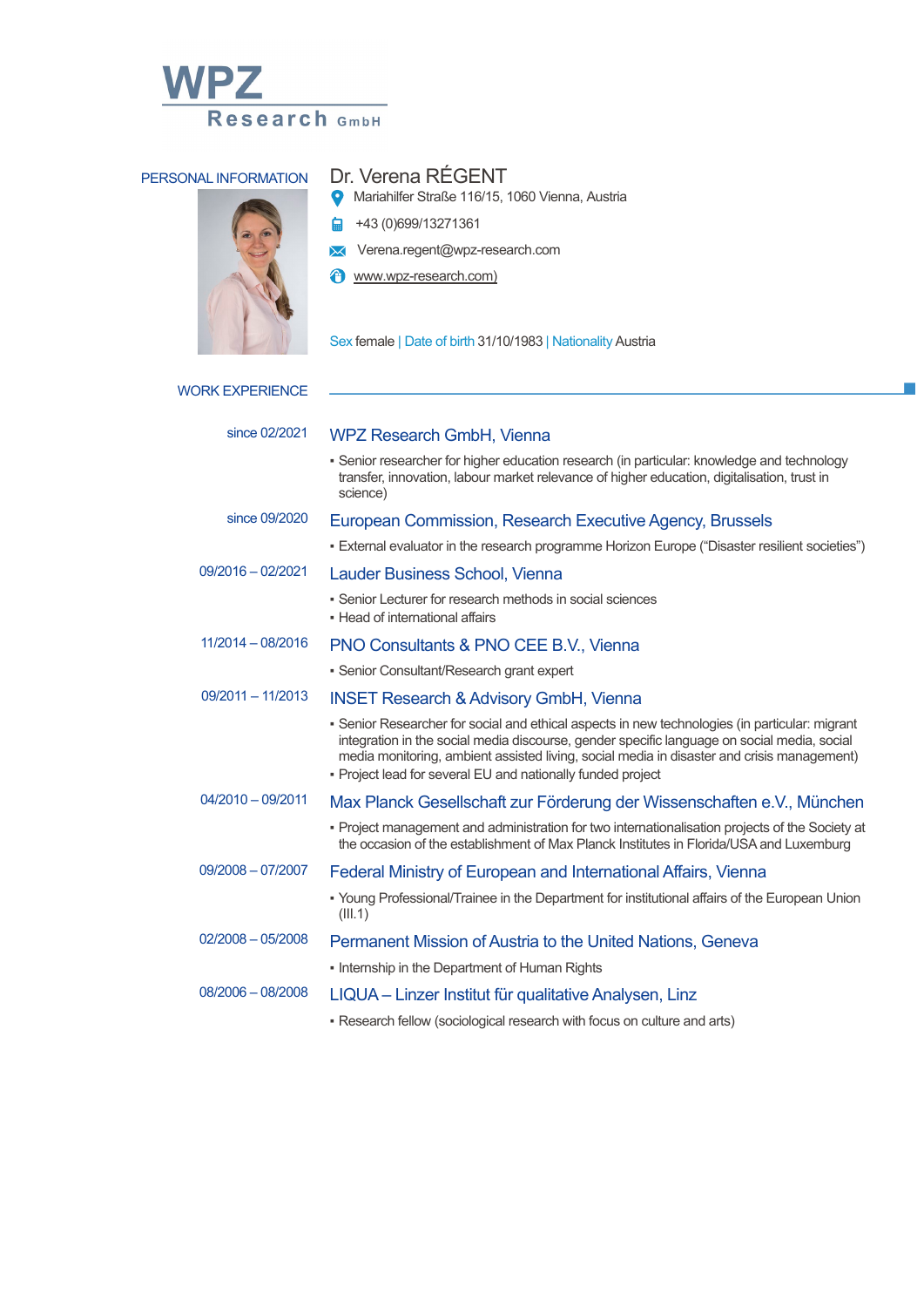

| <b>EDUCATION AND TRAINING</b>      |                                                                                                                                                                                                                                                                                                                                                                                                                                                                  |                |                    |                   |                |  |  |
|------------------------------------|------------------------------------------------------------------------------------------------------------------------------------------------------------------------------------------------------------------------------------------------------------------------------------------------------------------------------------------------------------------------------------------------------------------------------------------------------------------|----------------|--------------------|-------------------|----------------|--|--|
|                                    |                                                                                                                                                                                                                                                                                                                                                                                                                                                                  |                |                    |                   |                |  |  |
| 10/2007 - 03/2011                  | Johannes Kepler University (JKU), Linz                                                                                                                                                                                                                                                                                                                                                                                                                           |                |                    |                   |                |  |  |
|                                    | . Doctorate at the Faculty of Social and Economic Sciences (Dr.in rer.soc.oec.)<br>· Dissertation: Migration, Human Rights and Development: The Legal and Political Challenges<br>of the European Union in the Face of Migration Pressure from Africa (Braumüller Verlag/New<br>Academic Press 2012)                                                                                                                                                             |                |                    |                   |                |  |  |
| $0/2002 - 10/2007$                 | JKU Linz, University of Helsinki, University of Copenhagen                                                                                                                                                                                                                                                                                                                                                                                                       |                |                    |                   |                |  |  |
|                                    | • Master: Social Economy and Sociology (MMag.a rer.soc.oec) with summa cum laude<br>· Main subjects: Sociology of development and international relations; public and non-profit<br>management; economics of the public sector<br>· Diploma thesis: The Concept of "Intervention to Protect Threatened People" as a Response<br>to Genocide? Measures, criteria and requirements (Trauner Verlag 2007)                                                           |                |                    |                   |                |  |  |
| <b>PERSONAL SKILLS</b>             |                                                                                                                                                                                                                                                                                                                                                                                                                                                                  |                |                    |                   |                |  |  |
| Mother tongue(s)                   | German                                                                                                                                                                                                                                                                                                                                                                                                                                                           |                |                    |                   |                |  |  |
| Other language(s)                  | <b>UNDERSTANDING</b>                                                                                                                                                                                                                                                                                                                                                                                                                                             |                | <b>SPEAKING</b>    |                   | <b>WRITING</b> |  |  |
|                                    | Listening                                                                                                                                                                                                                                                                                                                                                                                                                                                        | Reading        | Spoken interaction | Spoken production |                |  |  |
| English                            | C <sub>2</sub>                                                                                                                                                                                                                                                                                                                                                                                                                                                   | C <sub>2</sub> | C <sub>2</sub>     | C <sub>2</sub>    | C <sub>2</sub> |  |  |
| French                             | C <sub>1</sub>                                                                                                                                                                                                                                                                                                                                                                                                                                                   | C <sub>1</sub> | C <sub>1</sub>     | C <sub>1</sub>    | C <sub>1</sub> |  |  |
| Spanish                            | B <sub>2</sub>                                                                                                                                                                                                                                                                                                                                                                                                                                                   | <b>B2</b>      | B <sub>2</sub>     | B <sub>2</sub>    | B <sub>2</sub> |  |  |
|                                    | - Acquisition of very good communication skills through many years of work as a university<br>lecturer and trainer.<br>- Feedback discussions regarding oral and written work, in particular through many years of<br>supervising and supervising bachelor's and master's theses at various Austrian universities<br>of applied sciences<br>- Intercultural competences and multilingualism through stays abroad and activities in the<br>diplomatic environment |                |                    |                   |                |  |  |
| Organisational / managerial skills | • (Research) project management<br>- Leading international, interdisciplinary and partly virtual teams                                                                                                                                                                                                                                                                                                                                                           |                |                    |                   |                |  |  |
| Job-related skills                 | • Project development and proposal writing<br>• Project budgeting, project controlling and reporting<br>• Research management<br>- Research methods (qualitative, quantitative and method mix)<br>. Own research: higher education research, labour market, innovation, diversity, discourse<br>analysis of user-generated content on social media                                                                                                               |                |                    |                   |                |  |  |
| <b>Computer skills</b>             | • MS Office<br>· SPSS and other statistical data analysis software<br>· Survey tools (e.g. LimeSurvey)<br>• Software for qualitative data analysis (z.B. NVivo, MaxQDA, Atlas.ti)                                                                                                                                                                                                                                                                                |                |                    |                   |                |  |  |
| Other information                  | - 2021: Certificate "From Teaching to Learning" by the Austrian Conference of Universities of<br><b>Applied Sciences</b><br>. 2021: Award of the title "Professor (FH)" by the Lauder Business School Vienna<br>- 2015-2018: Board member and treasurer of the association ZARA ("Zivilcourage und<br>Antirassismus-Arbeit")<br>. 2013-2015: "Mentor for Migrants" in the Vienna Chamber of Commerce programme                                                   |                |                    |                   |                |  |  |

×

**T**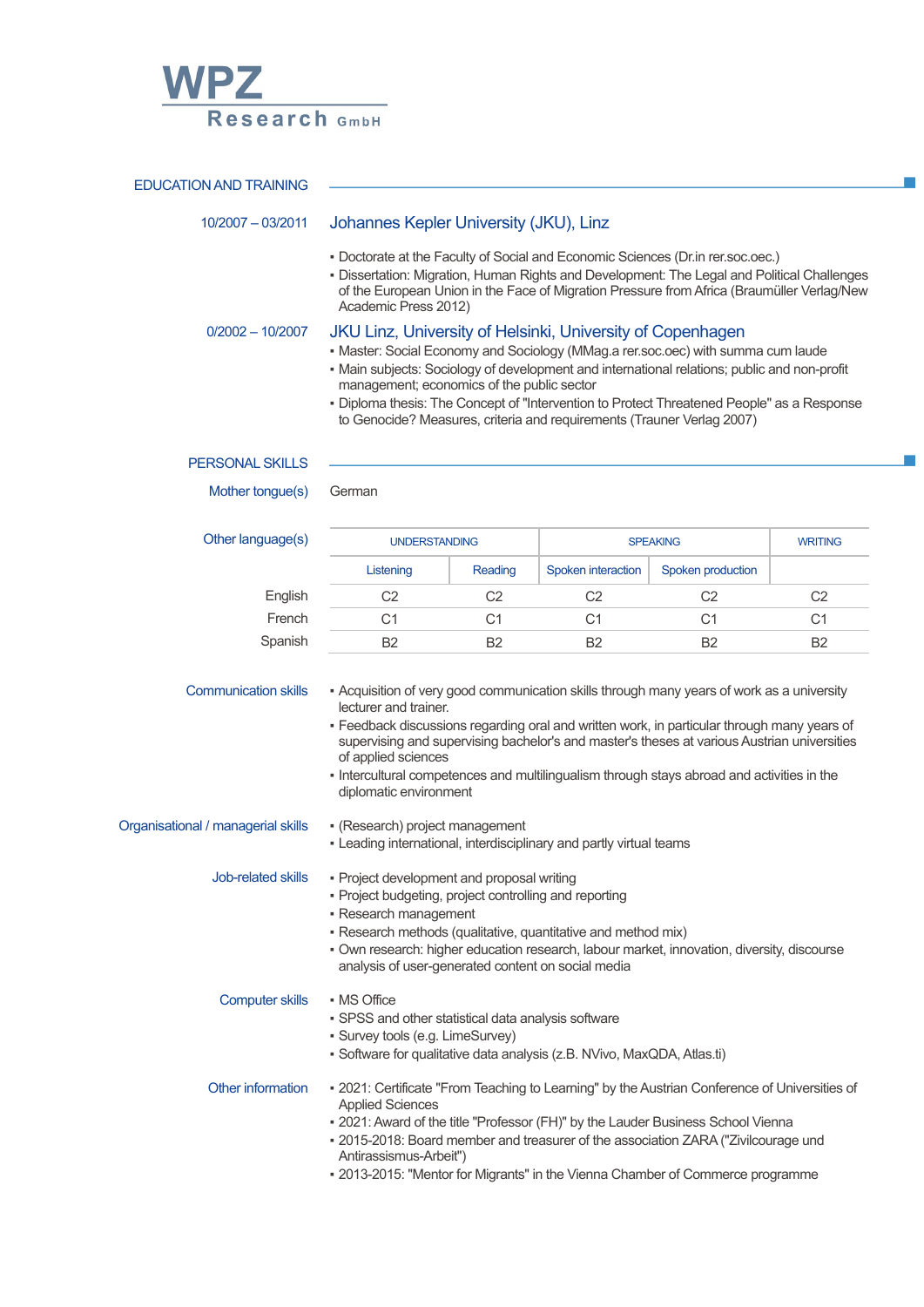

## SELECTED PUBLICATIONS AND **STUDIES**

- Ecker, B., **Régent, V**.: Labour Market Relevance and Outcomes (LMRO) in Higher Education in Austria, Unterstützung der Vor-Ort-Besuche und des internationalen Calls für "Good Practices", laufend.
- Ecker, B., **Régent, V**., Pfaffel, A., Dusl, L.: Studie zum Mehrwert der Stipendienprogramme des BMBWF, im Auftrag des BMBWF, laufend.
- Régent, V., Pfaffel, A., Ecker, B. (2021): Bedarfs- und Akzeptanzanalyse für die Einrichtung eines MBA "Digital Accelerator in Taxation & Accounting", im Auftrag der FH Campus Wien.
- Berger, F., Ecker, B., Galati, N., Kauffeld-Monz, M., Nieth, L., **Régent, V.**, Rodriguez, K. (2021) Begleitende Evaluation der gemeinsamen Initiative des Bundes und der Länder zur Förderung des forschungsbasierten Ideen-, Wissens- und Technologietransfers an deutschen Hochschulen – "Innovative Hochschule", in Kooperation mit Technopolis und iit, laufend bis 2022.
- Ecker, B., Brunner, Ph., Gross, Ph., Hartmann, E.A., Kaufmann, P., Kofler, J., Krabel, S., Philipp, S., **Régent, V.,** Sardadvar, S., Schneider, H.W., Schuch, K.,Seth, C., Staneva, M., Sturn, D., Tiefenthaler, B., Warta, K., Wieser, H., Zingerle, S. (2021): Österreichischer Forschungs- und Technologiebericht 2021, im Auftrag des BMBWF, BMK und BMDW, Wien
- **Régent, V.** (2021). Peacebell for Vienna. A participative study to identify a suitable location for an artwork in public urban space. LBS Working Paper No. 10, January 2021. URL: https://lbs.ac.at/wpcontent/uploads/2021/01/LBS\_Working\_Paper\_10\_Peace-Bell\_VR.pdf
- **Régent, V.** (2020). A participative study to identify a suitable location for an artwork in public urban space. Studienforschungsprojekt an der Lauder Business School im Rahmen der Lehrveranstaltung Empirical Research Methods
- **Régent, V.** (2020). Saving habits in generation Y. Studienforschungsprojekt an der Lauder Business School im Rahmen der Lehrveranstaltung Empirical Research Methods
- **Régent, V.** (2018). Informal Flexible WorkArrangements in SME. Studienforschungsprojekt an der Lauder Business School im Rahmen der Lehrveranstaltung Empirical Research Methods.
- **Régent, V.** (2018). Trust in banks. Studienforschungsprojekt an der Lauder Business School im Rahmen der Lehrveranstaltung Empirical Research Methods
- **Régent, V.** (2017). Vienna as a manufacturing hub. Studienforschungsprojekt an der Lauder Business School im Rahmen der Lehrveranstaltung Empirical Research Methods
- Bartenberger, M., **Grubmüller-Régent, V.** (2014): The Enabling Effects of Open Government Data on Collaborative Governance in Smart City Contexts, in: JeDEM - eJournal of eDemocracy and Open Government 6 (1), pp. 36-48
- **Grubmüller-Régent, V.**, Wetzstein, I., Rainer, K., Götsch, K. (2014): From the academic debate to real-world use and back: Theoretical and practical implications of social media as communication channel in crisis and disaster management, presented at CeDEM Asia, December 2014, Hong Kong
- Wetzstein, I., **Grubmüller-Régent, V.**, Götsch, Katharina, Rainer, Karin (2014): Crises and Social Media: A Meta-Study of Pertinent Research and Practice, in: Vos, Marita, Sullivan, Helen (Hg.): Special issue on Community Resilience in Crises in Human Technology: An Interdisciplinary Journal on Humans in ICT Environments, Vol. 10, Nr. 2, pp. 95-124.
- Krieger, B., **Grubmüller, V.**, Schäfer, Claudia (2014): Ethik: Herausforderungen in der sozialwissenschaftlichen Nutzung von Social Media Analytics, in: SWS Rundschau 02/2014
- **Grubmüller, V.**, Götsch, K., Krieger, B. (2013): Social Media Analytics for future policy making, in: European Journal of Futures Research Volume 1/2013: Future Research as Instrument for Policy Development and Strategic Reasoning, Springer Open.
- **Grubmüller, V.**, Krieger, B., Götsch, K. (2013): Social Media Analyses for Government in the face of legal and ethical challenges, in: Edelmann, Noella, Parycek, Peter (Hg.): CeDEM13. Conference for E-Democracy and Open Government. Krems: Edition Donau-Universität Krems, S. 199 – 212.
- Götsch, K., **Grubmüller, V.**, Pejic, Igor (2013): The UniteEurope Project, in: Edelmann, Noella, Parycek, Peter (Hg.): CeDEM13. Conference for E-Democracy and Open Government. Krems: Edition Donau-Universität Krems, S. 159 – 172.
- Götsch, K., **Grubmüller, V.** (2013): Social Media Analytics for Policy and Decision Making Support. Research and Development Results from the ICT project UniteEurope. Präsentiert auf der IFIP EGOV Konferenz 2013.